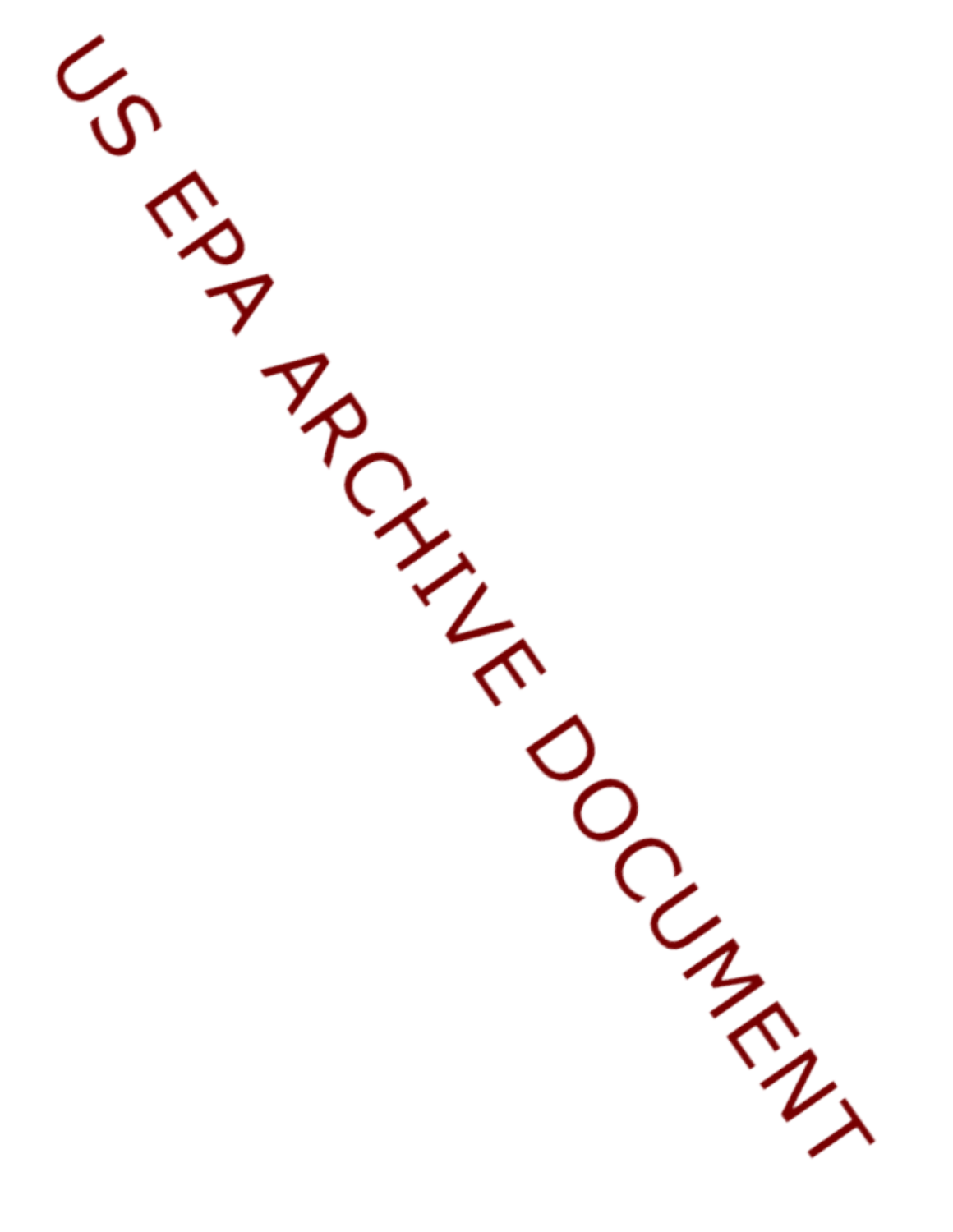# **Technical Factsheet on: ACRYLAMIDE**

[List of Contaminants](http://www.epa.gov/safewater/hfacts.html) 

 As part of the Drinking Water and Health pages, this fact sheet is part of a larger publication: **National Primary Drinking Water Regulations** 

## **Drinking Water Standards**

MCLG: zero mg/L MCL: Treatment Technique HAL(child): 1 day: 1.5 mg/L; 10-day: 0.3 mg/L

## **Health Effects Summary**

 at levels above the MCL: damage to central and peripheral nervous systems, weakness and ataxia in Acute: EPA has found acrylamide to potentially cause the following health effects from acute exposures legs.

 a 7-year exposure to 0.002 mg/L. Drinking water levels which are considered "safe" for short-term exposures: For a 10-kg (22 lb.) child consuming 1 liter of water per day: a one-day exposure of 1.5 mg/L; a ten-day exposure to 0.3 mg/L; upto

 levels above the MCL: damage to central and peripheral nervous systems, paralysis. Chronic: Acrylamide has the potential to cause the following health effects from long-term exposures at

Cancer: There is some evidence that acrylamide may have the potential to cause cancer from a lifetime exposure at levels above the MCL.

## **Usage Patterns**

Demand for acrylamide was projected to increase slightly: from 110 million lbs. in 1987 to 120 million lbs in 1992 (projected). In 1987 it was estimated that industries consumed it as follows: Water treatment, 45%; oil drilling, 20%; pulp and paper, 20%; mineral processing, 10%; other, 5%.

The greatest use of acrylamide is as a flocculant in the treatment of sewage, waste and drinking water.

Other uses of acrylamide include: an intermediate in the production of organic chemicals; synthesis of dyes, in the sizing of paper and textiles; in ore processing; in the construction of dam foundations and tunnels.

## **Release Patterns**

Acrylamide may be released into wastewater during its production and use in the synthesis of dyes, manufacture of polymers, adhesives, paper, paperboard and textile additive, soil-conditioning agents, ore processing, oil recovery, and permanent press fabrics, and in the manufacture of polyacrylamides for use as a flocculating agent for water treatment. The latter is the largest end use, being employed in processing mineral ores as well as treating waste water and drinking water. Improvements in the polymerization process has reduced the monomer content of these polymers from 5% to 0.3%. Other sources of release to water is from acrylamide-based sewer grouting and recycling of waste paper.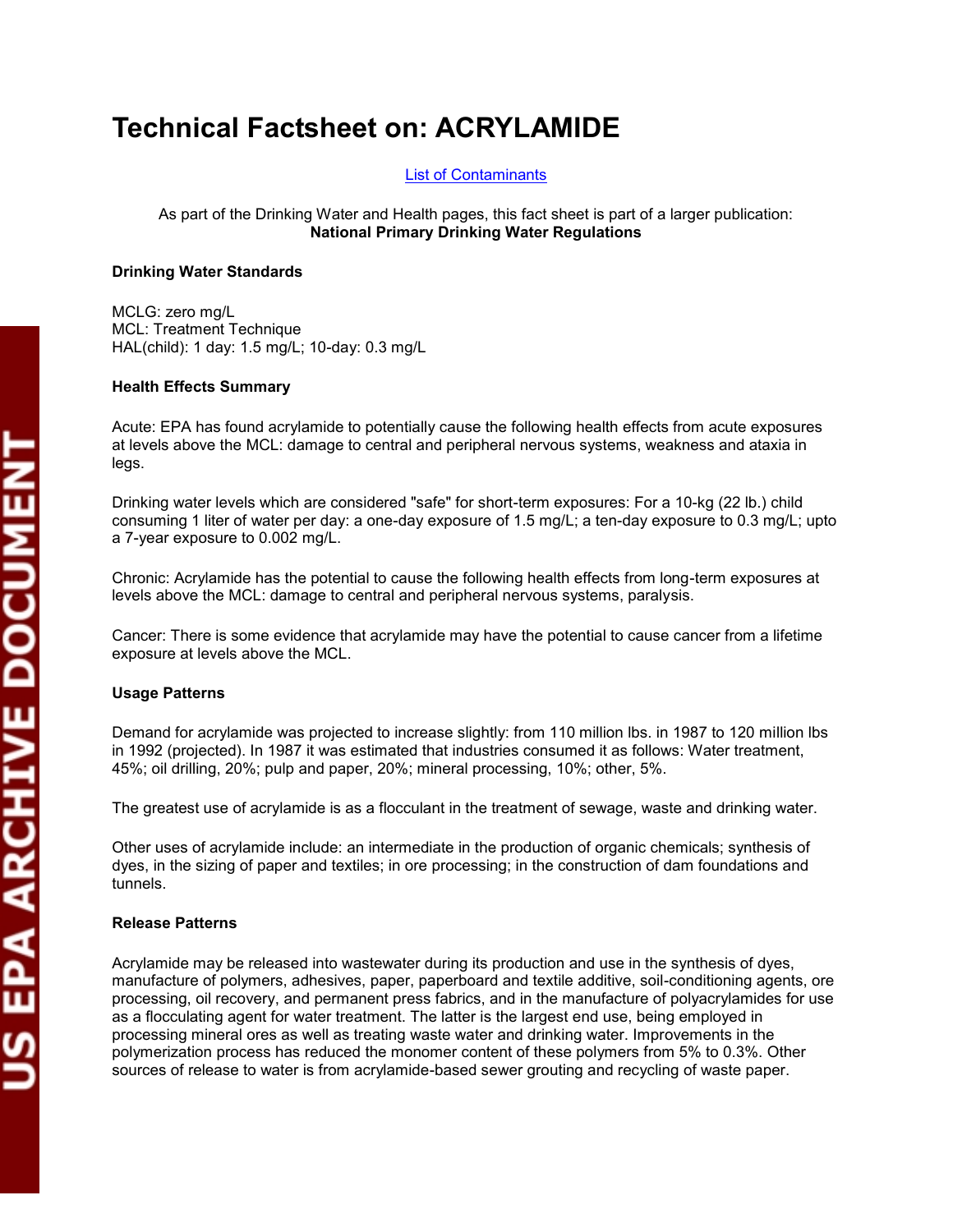From 1987 to 1993, according to EPA's Toxic Chemical Release Inventory, acrylamide releases to land and water totalled over 40,000 lbs., of which about 85 percent was to water. These releases were primarily from plastics industries which use acrylamide as a monomer. The largest releases occurred in Michigan.

## **Environmental Fate**

 filtered river water in 4 to 12 days. Adsorption to sediment should not be significant. If released on land, occurred in 14 days in 3 soils and 79 to 80% degradation occurred in 6 days in the other two soils. Acrylamide degrades rapidly with acclimation in biodegradability screening tests. Acrylamide degraded in acrylamide would be expected to leach readily into the ground and biodegrade within a few weeks based on experimental data. In 5 surface soils that were moistened to field capacity, 74-94% degradation

 In order to access the efficiency of sewage works in removing acrylamide, two sewage works were dosed settling. However 50 to 70% was lost in the activated sludge plants. Further studies showed that high loss degradation is unlikely to affect the level of acrylamide in river water for several hours, and possibly days, for four times longer than the residence time. Little loss of acrylamide occured during initial or final rates required high microbial activity or, in particular, contact with surfaces of high microbial activity. Studies of the river into which the sewage works discharged its effluents suggest that microbial even in a river into which acrylamide is continually discharged. Degradation was however, more marked in the summer.

 In the atmosphere, the vapor phase chemical should react with photochemically produced hydroxyl radicals (half-life 6.6 hr) and be washed out by rain.

 found the BCF in the carcass and viscera was 0.86 and 1.12, respectively, indicating that no appreciable Bioconcentration in fish is not significant. Uptake of acrylamide was studied in fingerling trout for 72 hr bioaccumulation had occurred. The uptake was rapid in the first 24 hr and then leveling off to a plateau after 72 hr. When the fish were transferred to fresh water, levels of acrylamide declined to 75% of the initial concn after 96 hr.

 coagulant may not cause serious problems for human health. In another report, the rate of accumulation of acrylamide monomer in fish was about 0.8 times the concentration in the rearing water (10 ppm) at day 40. The accumulation of acrylamide monomer in fish from polymer was nondetectable. Therefore, it is concluded that the use of acrylamide polymer as a

 Human exposure will be primarily occupational via dermal contact and inhalation, although exposure to the general public has resulted from the leaching of the acrylamide monomer from polyacyrlamide flocculants used in water treatment.

#### **Chemical/Physical Properties**

CAS Number: 79-06-1

Color/ Form/Odor: White odorless flake-like crystals derived from benzene. Available in powder form or as an aqueous solution of 50% acrylamide monomer.

M.P.: 84.5 C B.P.: 125 C

Vapor Pressure: 0.007 mm Hg at 20 C

Octanol/Water Partition (Kow): Log Kow = -0.67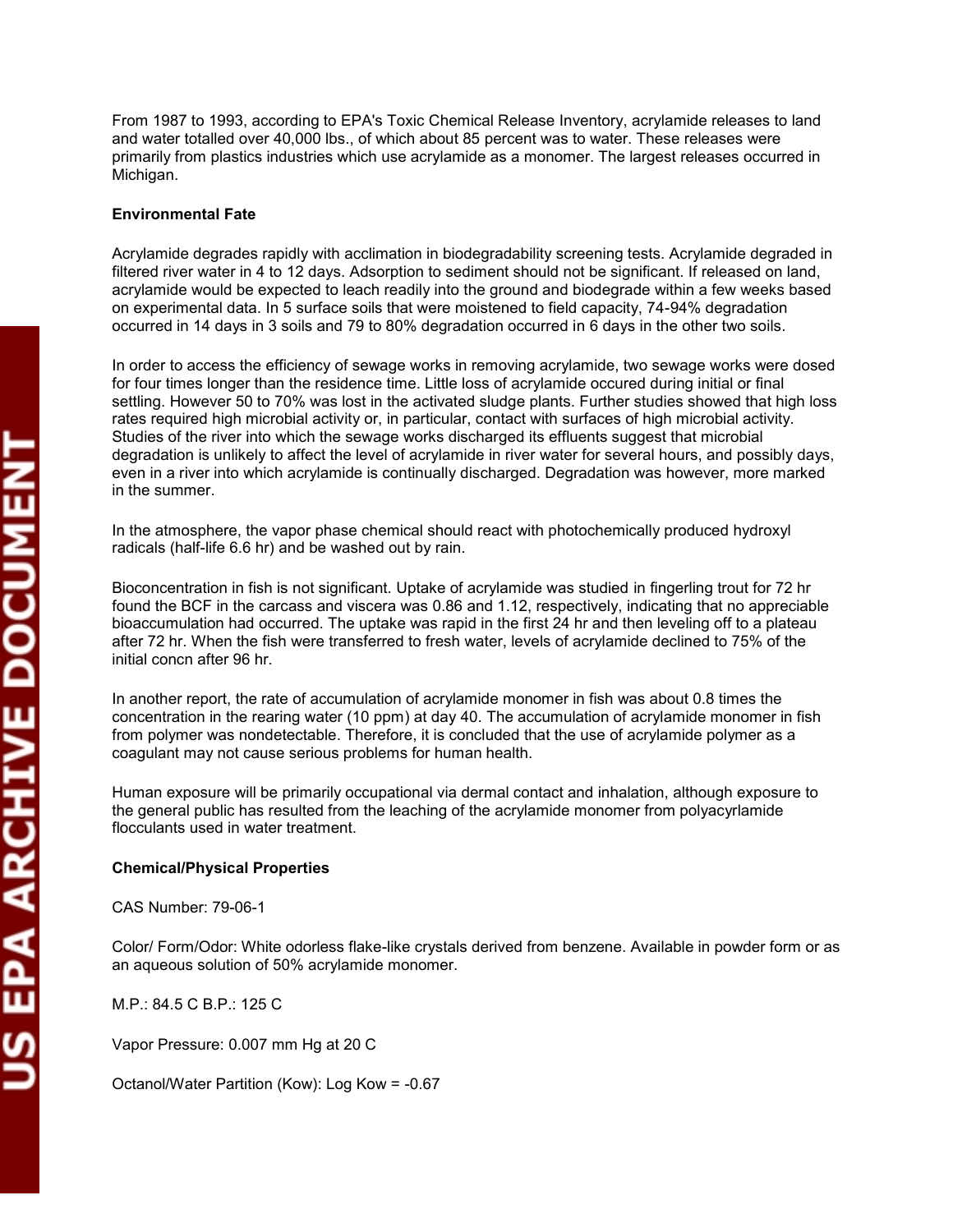Density/Spec. Grav.: 1.122 at 30 C

Solubility: 2.2 kg/L of water at 25 C; Extremely soluble in water

Soil sorption coefficient: N/A; High mobility in soil

Odor/Taste Thresholds: N/A

Bioconcentration Factor: BCFs of 0.86 to 1.12 in fish; not expected to bioconcentrate in aquatic organisms.

Henry's Law Coefficient: 3.2x10-10 atm-cu m/mole;

 Acrylagel, Optimum Trade Names/Synonyms: 2-Propenamide, Acrylic amide, Ethylenecarboxamide, Amresco Acryl-40,

# **Other Regulatory Information**

Monitoring and Analysis:

 requiring use of a treatment technique to limit its use by drinking water systems. No analytical methods are available so monitoring is not required. This contaminant is being regulated by

# **Treatment/Best Available Technology:**

Treatment technique:

 When acrylamide is used in drinking water systems, the combination of dose and monomer level may not exceed the following level: 0.05 % dosed at 1 mg/L

# **Toxic Release Inventory - Releases to Water and Land, 1987 to 1993 (in pounds):**

|                           | Water  | Land  |
|---------------------------|--------|-------|
| <b>TOTALS (in pounds)</b> | 36,287 | 5,818 |
| Top Five States*          |        |       |
| MI                        | 12,200 | 0     |
| WA                        | 8,000  | 0     |
| СT                        | 5,690  | 0     |
| LA                        | 4,367  | 500   |
| PA                        | 2,505  | 20    |
| AL                        | 1,262  | 1,258 |
| Major Industries*         |        |       |
| Plastics and resins       | 19,002 | 2,177 |
| Pulp mills                | 8,000  | 0     |
| Indust. organics          | 3,107  | 2,200 |
| Indust. inorganics        | 2,510  | 500   |
|                           |        |       |

\* Water/Land totals only include facilities with releases greater 100 lbs.

# **For Additional Information:**

 EPA Safe Drinking Water Hotline - 800/426-4791 EPA can provide further regulatory or other general information:

Other sources of toxicological and environmental fate data include: Toxic Substance Control Act Information Line - 202/554-1404